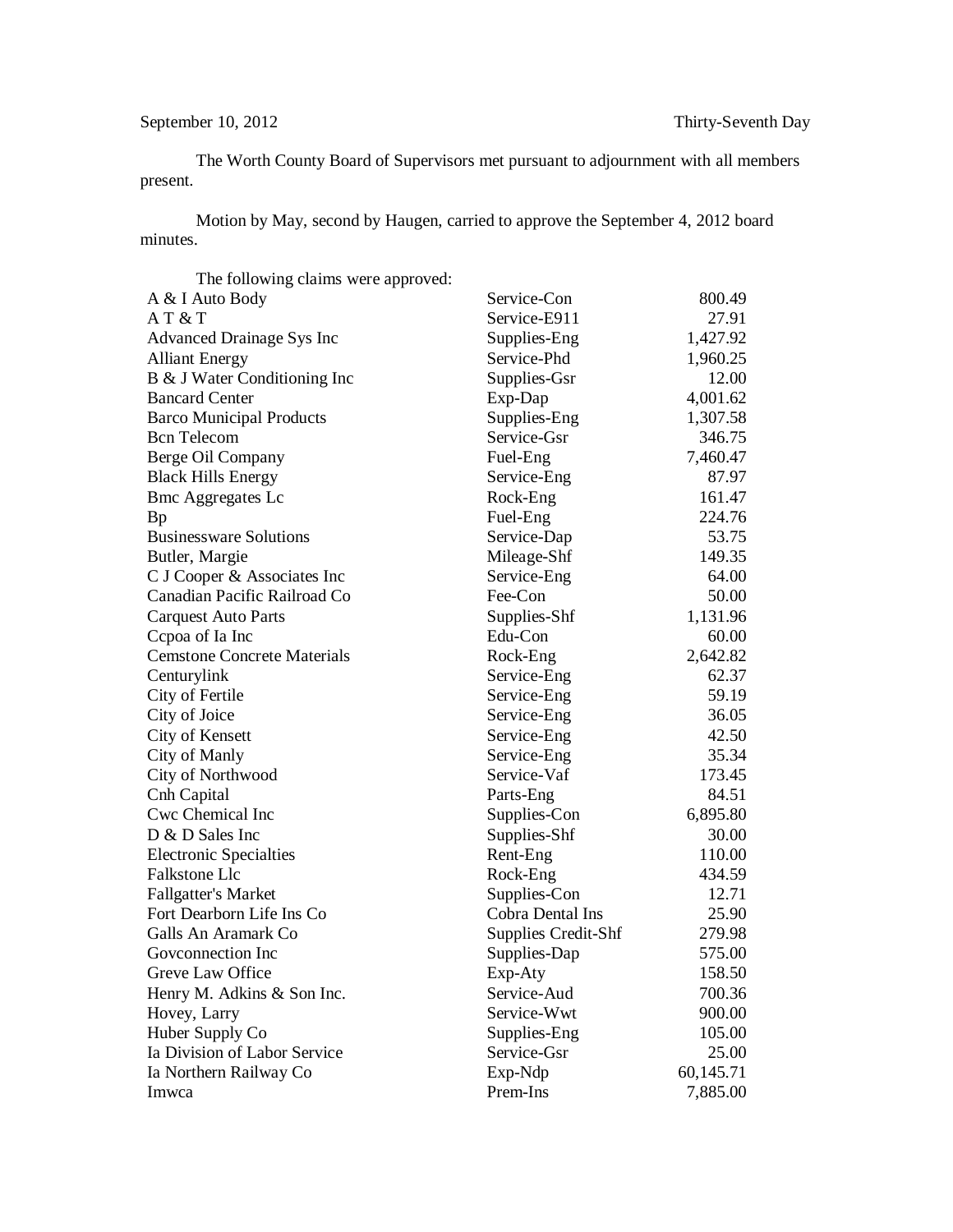| Isac<br>Edu-Con                                    | 650.00     |
|----------------------------------------------------|------------|
| <b>Iscta</b><br>Supplies-Trs                       | 35.14      |
| Service-Shf<br>Joe's Collision & Performance       | 184.79     |
| Lawns Plus<br>Service-Con                          | 640.00     |
| Lawson Products Inc<br>Supplies-Con                | 527.70     |
| Low, Richard R<br>Fuel-Asr                         | 84.40      |
| Mail Services Llc<br>Supplies-Trs                  | 262.96     |
| Mark's Tractor<br>Parts-Eng                        | 80.88      |
| Marshall & Swift Inc<br>Supplies-Gsr               | 15.86      |
| <b>Martin Marietta Materials</b><br>Rock-Eng       | 4,877.71   |
| Service-Phd<br>Mediacom                            | 502.47     |
| Melby, Ruth<br>Exp-Mha                             | 566.61     |
| Mercy Medical Center-North Ia<br>Service-Mex       | 1,680.02   |
| Supplies-Con<br>Midwest Pipe Supply, Inc.          | 1,175.00   |
| Mireles, Sandra<br>Mileage-Mha                     | 488.74     |
| Mileage-Ema<br>Mitchell County Ema                 | 236.90     |
| Exp-Con<br>Mueller, Dean A                         | 94.97      |
| Service-Mha<br><b>Next Generation Technologies</b> | 3,149.76   |
| Niacc<br>Edu-Shf                                   | 126.00     |
| Nirha<br>Rent-Soc                                  | 120.00     |
| Northern Ia Construction<br>Supplies-Eng           | 2,601.56   |
| Northwood Chamber of Commerce<br>Exp-Phd           | 45.00      |
| Northwood Electric Inc<br>Service-Gsr              | 75.18      |
| Northwood Sanitation Llc<br>Service-Gsr            | 181.50     |
| Northwood True Value<br>Supplies-Con               | 595.94     |
| <b>Office Elements</b><br>Supplies-Eng             | 36.90      |
| <b>Olson Trading Post Inc</b><br>Supplies-Con      | 151.23     |
| Overhead Door Co of Mason City<br>Service-Con      | 261.00     |
| Pollard<br>Service-Gsr                             | 40.00      |
| Printing Services Inc<br>Supplies-Aud              | 257.23     |
| Pritchard's of Northwood Inc<br>Service-Phd        | 544.30     |
| <b>Ram Systems</b><br>Service-Phd                  | 630.00     |
| Reinhart Food Service Llc<br>Supplies-Shf          | 176.89     |
| Parts-Eng<br>Scott Van Keppel Llc                  | 185.15     |
| Exp-Con<br>Streets, Nicole                         | 5.88       |
| <b>Taser International</b><br>Supplies-Shf         | 69.95      |
| <b>Treat America Food Services</b><br>Exp-Shf      | 163.92     |
| Us Cellular<br>Service-Asr                         | 266.69     |
| <b>Usda-National Finance Center</b><br>Proj-Cap    | 27,638.00  |
| Vanguard Appraisals Inc<br>Service-Dap             | 3,300.00   |
| Ver Helst Snyder Drug<br>Supplies-Con              | 2.79       |
| Verizon Wireless<br>Service-Phd                    | 624.81     |
| Visa<br>Exp-Con                                    | 1,216.97   |
| Western Petroleum Company<br>Oil-Eng               | 746.00     |
| Winnebago Coop Telephone Assn<br>Service-Sdp       | 1,202.91   |
| Worth County P H<br>Exp-Phd                        | 63.72      |
| Fuel-Con<br>Worth County Secondary                 | 5,263.62   |
| Worth County Sheriff<br>Service-Chm                | 146.34     |
| Ziegler Inc<br>Parts-Eng                           | 107.20     |
| <b>GRAND TOTAL</b>                                 | 162,848.62 |